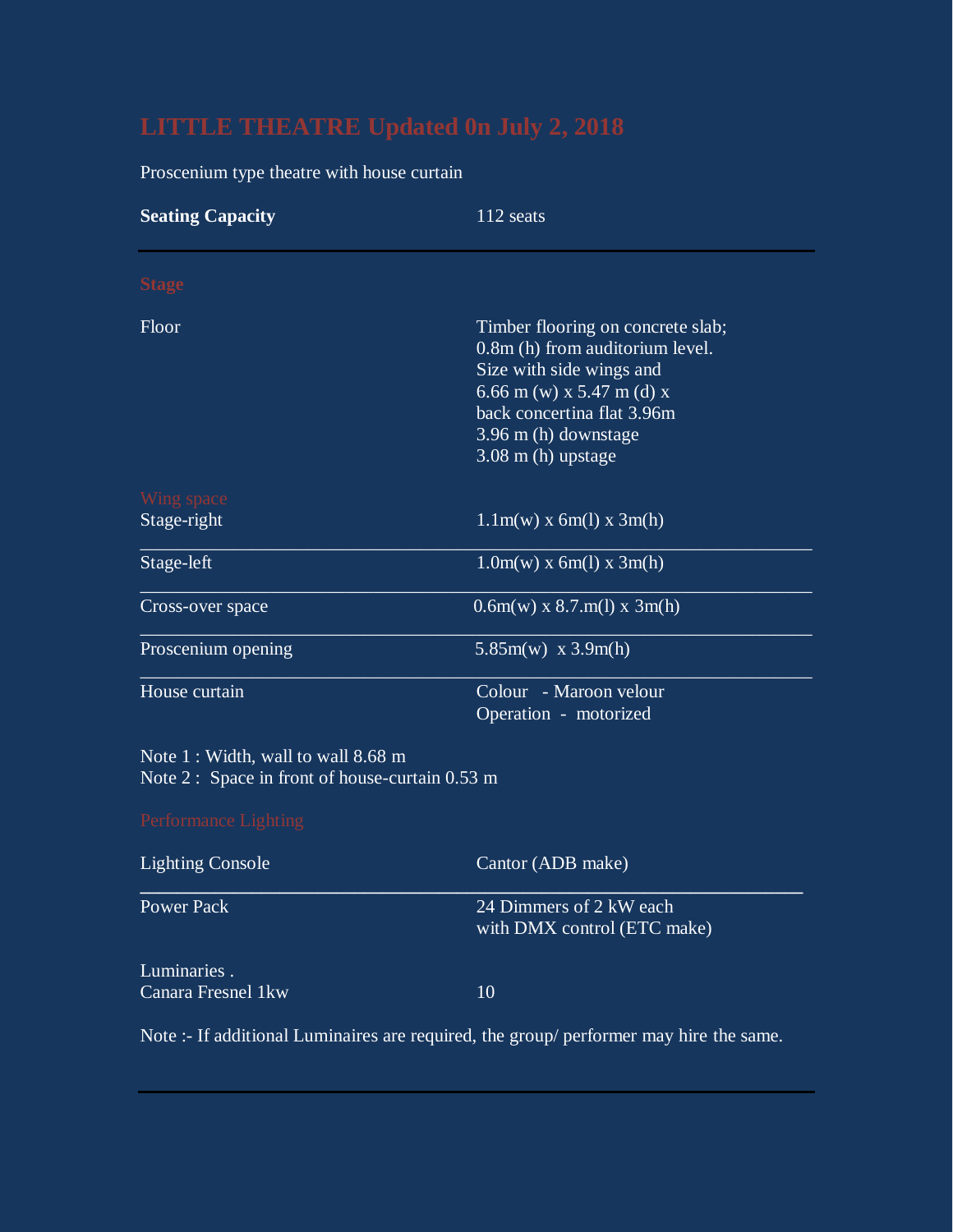Specifications 230 Volt, 50 Hz, 1-Phase

| 440 Volt, 50 Hz, 3-Phase             |          |  |
|--------------------------------------|----------|--|
| Neutral grounded                     |          |  |
| <b>Sound System</b>                  |          |  |
| CD Player (make SONY DVP-NS628P)     | 1 No.    |  |
| <b>SPEAKERS</b>                      |          |  |
| D&B V10P Loudspeakers                | 2 Nos.   |  |
| D&B Yi10P Loudspeakers (Centre-fill) | 1 No.    |  |
| D&B E6 Loudspeakers (front-fills)    | $2$ Nos. |  |
| D&B V GSUB Subwoofers                | 2 Nos.   |  |
| <b>MONITORS</b>                      |          |  |
| D&B M4 Monitors                      | 4 Nos.   |  |
| <b>CONSOLE</b>                       |          |  |
| Venue S3L-X Sound Console            | 1 No.    |  |
| Venue Stage Rack (16in/8out)         | 1 No.    |  |
| <b>MICROPHONES</b>                   |          |  |
| Wireless Shure SM 58                 | $2$ Nos. |  |
| <b>Shure Wireless Belt-packs</b>     | $2$ Nos. |  |
| Shure SM 58                          | 8 Nos.   |  |
| Shure SM 57                          | 6 Nos.   |  |
| <b>Shure PZM</b>                     | $2$ Nos. |  |
| <b>Shure Headsets</b>                | 2 Nos.   |  |
| <b>Shure Lapels</b>                  | 2 Nos.   |  |
| <b>Shure Podium Mics</b>             | 2 Nos.   |  |
| <b>BSS DI's</b>                      | 4 Nos.   |  |